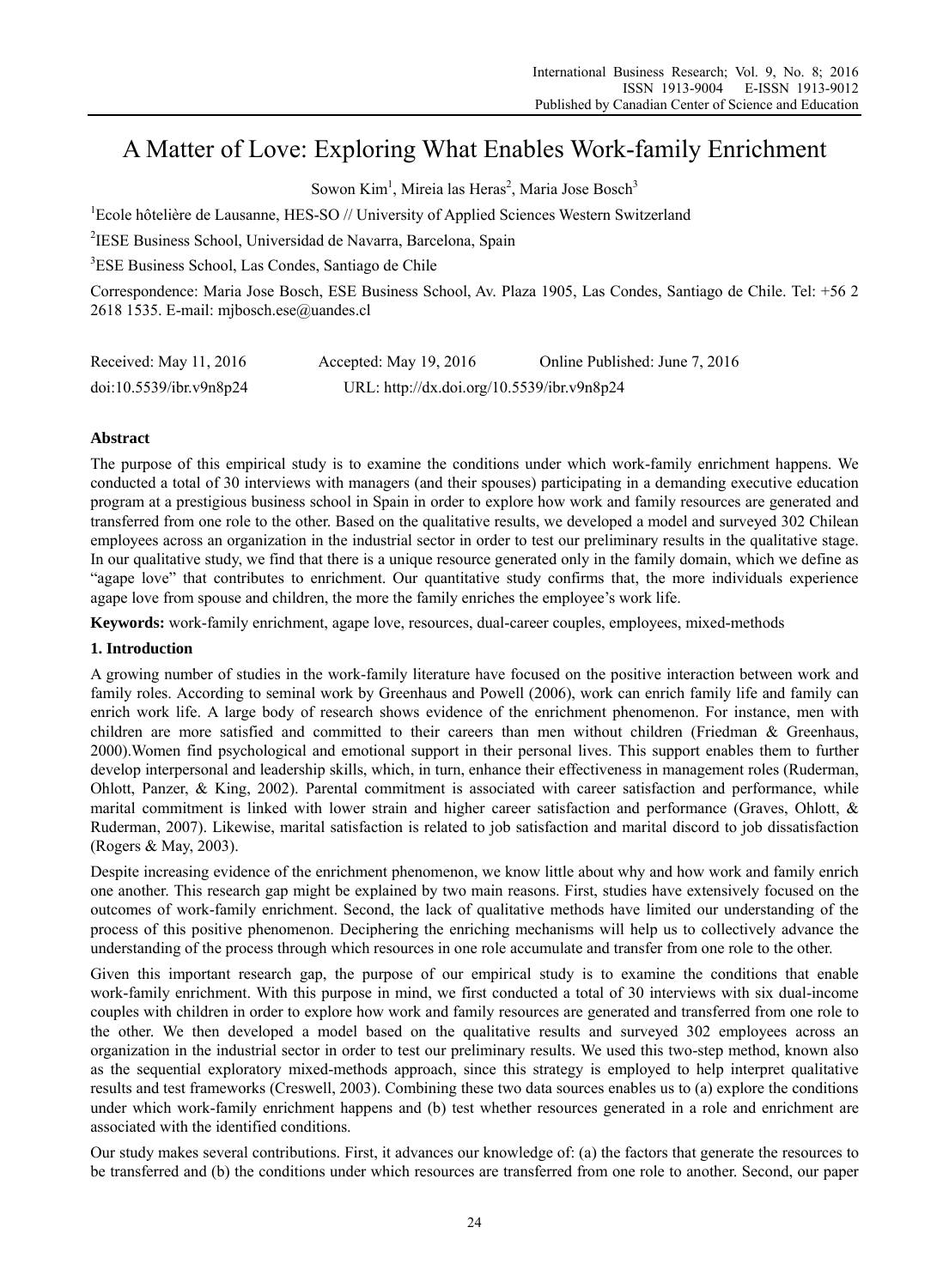contributes to the literature on work-family by identifying and understanding the phenomenon not only from the perspective of the focal person but also from the perspective of the family, in this case a working spouse. Third, we respond to a call for more qualitative research. In fact, this paper adds to the current work-family literature, which accounts for approximately 10% of all papers published on this topic (Eby, Casper, Lockwood, Bordeaux, & Brinley, 2005). In doing so, we contribute to a deeper understanding of the process of managing the work-family interface. Finally, we contribute to understanding the work-family phenomenon in a non-Anglo-Saxon context, which allows us to understand the phenomenon in a context underrepresented in the literature (see for example Poelmans et al., 2003).

#### *1.1 Core Concepts of Work-family Enrichment Theory*

Work-family enrichment (WFE) theory is grounded in the expansionist theories of Sieber (1974) and Marks (1977). Sieber's (1974) role accumulation theory posits that participation in multiple roles generates rewards such as role privileges, status security, status enhancement, and role performance personality enrichment and ego gratification. Thus, rewards acquired in one role as a by-product of social relationships may be reinvested in other roles. In a similar vein, Marks (1977) proposed that multiple roles are not only a source of strain but can also create energy that is used to enhance experiences in other roles.

Extending the work of Sieber (1974) and Marks (1977), Greenhaus and Powell (2006) define work-family enrichment as a process in which experiences in one domain (work or family) improve quality of life – understood as high performance and positive affect – in another domain (family or work). They propose that resources generated in one role and transferred to another role might include skills and perspectives, psychological and physical resources, social capital, flexibility (i.e. discretion to determine when and where to carry out role duties), and material resources. Individuals can transfer the resources if they perceive the latter as applicable and compatible with the demands of the receiving role (Weer, Greenhaus, & Linnehan, 2010). An individual's positive affect can also trigger the transfer of resources and improve the receiving role (Siu et al., 2011).

#### *1.2 Past Research on Work-family Enrichment*

In their meta-analysis study, McNall, Nicklin, and Masuda (2010) show that work-family enrichment is associated with job satisfaction, affective commitment, and wellbeing. Lu (2011) shows that work resources lead to work-to-family enrichment, which in turn increases job satisfaction over time. This is also the case for family resources, family-to-work enrichment, and family satisfaction. Likewise, Hakanen and colleagues (2011) find that job resources, work-to-family enrichment, and work engagement reciprocally influence each other over time; they also find that family-to-work enrichment influences both home resources and marital satisfaction. Other outcomes resulting from enrichment include increased affective organizational commitment (Wayne, Randel, & Stevens, 2006), and perception of psychological contract fairness (Taylor, DelCampo, & Blancero, 2009), as well as lower turnover intentions (Russo & Buonocore, 2012) and absenteeism (Brummelhuis, Hoeven, Jong, & Peper, 2013).

An increasing number of studies on enrichment have also examined its antecedents and its role as a mediator mechanism. At the individual level, a person's identity and emotional support is related to increased enrichment (Wayne et al., 2006) and positive affectivity is associated with greater enrichment (Daniel & Sonnentag, 2014; McNall, Scott, & Nicklin, 2015). At the organizational and home level, work-life balance policies, work-family culture, job characteristics, and support from supervisor, peers, and family predict work-to-family enrichment while job characteristics and family support predict family-to-work enrichment (Baral & Bhargava, 2011). Enrichment mediates, for instance, the relationship between schedule flexibility and both job satisfaction and family performance (Carlson, Grzywacz, & Kacmar, 2010); between flexible work arrangements and both job satisfaction and turnover intentions (McNall, Masuda, & Nicklin, 2010); between job characteristics and job outcomes (job satisfaction, organizational commitment and organizational citizenship behaviors).

Thus, the abovementioned body of literature has advanced our knowledge of what predicts enrichment, and what enrichment leads to, and its role as a mediating mechanism. Yet, we know little regarding the conditions under which enrichment occurs. Identifying the conditions that foster this enrichment is exactly what we seek to contribute with our research. Thus, in the first exploratory phase, we decided to conduct interviews in order to understand how resources are generated and transferred. To do this, we interviewed individuals in dual-income couples in Spain. We followed this initial phase with a survey in which we tested whether resources generated in a role and enrichment are associated with the identified conditions. To do so, we surveyed individuals in an organization in Chile. We selected these two countries because they are rather similar to each other in key dimensions, yet different enough from the USA and Germanic contexts, which provides a rather different research context from those that are usually represented in work-family research.

Spain and Chile share key socio-political features that are also common to the USA and Germany. For instance, Chile has an index of 0.967 in the Gender Equality Index and Spain 0.975. Thus, in this key feature these are countries that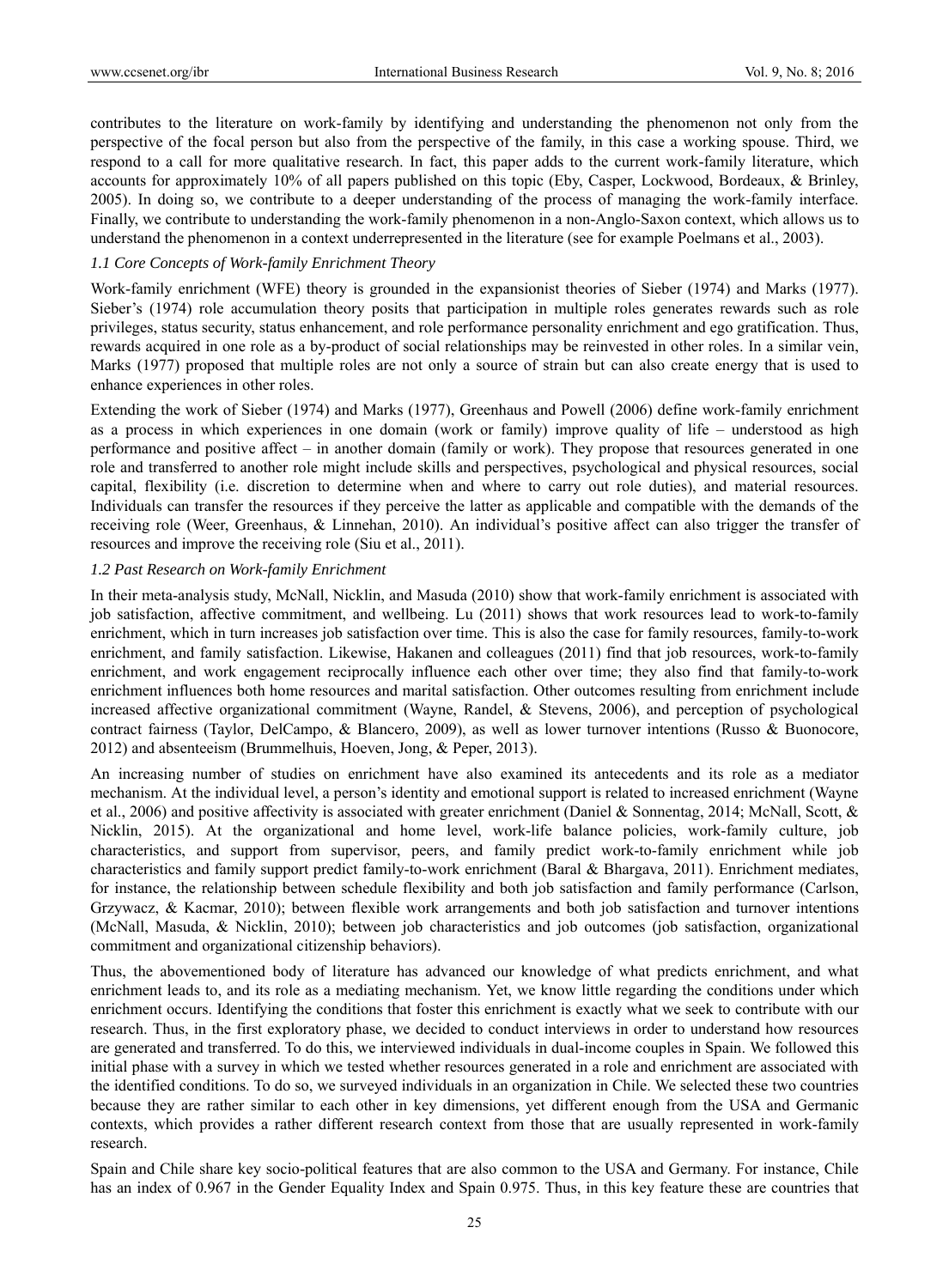are quite similar to each other and similar to the USA and Germany, which have an index of 0.995 and 0.963, respectively. Yet, while Spain and Chile share a common cultural and historical heritage, reflected in the same official language (Spanish) and the main religious beliefs (Catholicism), they are different from the USA and Germany. Also, the economic situations of Spain and Chile differ enormously from those of the USA and Germany. While the GNI (formerly GNP) in Germany was \$47,590 per capita and \$55,230 in the USA in 2014, it was \$14,910 in Chile and \$29,390 in Spain. Thus, these two countries – which differ considerably from the Anglo-Saxon and Germanic contexts in which most work-family research has been conducted – present similarities that enable us to cluster them together. From previous studies on Ibero-American countries, we have evidence that differences in the country contexts influence the extent to which work-family enrichment occurs (Las Heras, Trefalt, & Escribano, 2015), yet the basic relationships hold true across countries (Las Heras, Bosch, & Raes, 2015).

## **2. Qualitative Method**

#### *2.1 Sample and Procedure*

Enrichment occurs in a subtle and continuous manner, such that one cannot physically observe that a person's family life is enriched by his or her work life and vice-versa. Yet, it was important to ensure that our potential interviewees had experienced different levels of work-family enrichment, so that they would provide us with evidence of the factors that enabled various levels of enrichment. To this end, we surveyed 157 individuals participating in a demanding executive education program at a prestigious business school in Spain. We used the 22-item scale developed by Hanson, Hammer, and Colton (2006), e.g. *"skills developed at work help me in my family life"*. We decided that for a person to be eligible as an interviewee, he or she had to be working full-time, living with a working spouse, and with at least one dependent child living with them. Among those who met these conditions, we decided to interview focal respondents and their spouses, since the role of family members in the enrichment process is bound to be relevant, and having data external to the focal person seemed to be key. We followed the diverse case selection method (Gerring, 2007) that led us to choose two individuals from each category, i.e. highest enrichment scores ( $M = 4.14$ ,  $M = 4.68$ ), mid-range scores ( $M = 3.68$ ,  $M = 3.77$ ), and lowest scores ( $M = 2.82$ ,  $M = 3.14$ ). All selected participants, and their spouses, agreed to participate in the study.

Each of these dual-income, heterosexual, couples completed a profile sheet containing demographic questions regarding their work and family life. All interviewees were Spanish except for one who was Peruvian. Of the focal respondents, five were men and one was a woman, which resembles the participants of the programs, made up of about 17% women. The average age was 39.7 and all had a university degree. The average work experience was 16.8 years. The average age of the spouses was 39.5 and three of them held a university degree. The average work experience was 15.5 years and all spouses except one worked full-time. On average, couples had been together for 16.5 years, and had between one and four children.

## *2.2 Interviews*

We designed an interview questionnaire based on the WFE theoretical model, the literature, and experts' feedback. Prior to the main interviews, we conducted four pilot interviews with two married couples with dependent children to ensure respondents understood the questions and provided answers within the scope of our research question. We checked that questions were phrased in a way that would prevent social desirability. From the pilot interviews we identified a set of preliminary codes. By the fourth pilot interview, we had gathered enough data to create a set of relevant and clear questions to be asked in the main study.

Each of the six dual-income couples was interviewed five times (four single and one couple interview) for a total of 30 interviews<sup>1</sup> (e.g. "Think about your work / family for a moment. What are the benefits you gain through your work / *family? In your opinion, what has allowed you to gain these benefits?"*). Interviews were face-to-face and were conducted in the respondent's office, home, or at the business school. Each interview took an average of one hour, for a total of 30 hours of interviews that were tape recorded and transcribed verbatim for analysis. Each couple received an executive summary of our findings and a  $\epsilon$ 100 restaurant voucher to thank them for their participation.

#### *2.3 Analysis*

 $\overline{a}$ 

We conducted the data analysis in two stages. First, the lead author worked with two PhD students who acted as research assistants to produce a four- to five-page narrative summary for each couple. This process allowed us to comprehend and focus on the uniqueness of each couple as we aimed to preserve the stories (Riessman, 2008). In the second stage, we conducted a thematic analysis (Riessman, 2008). In this stage, the constructs of the WFE theory guided our analysis. We tried to preserve the stories "intact" while discovering common thematic elements across

<sup>&</sup>lt;sup>1</sup> Please contact the corresponding author for the complete set of interview questions.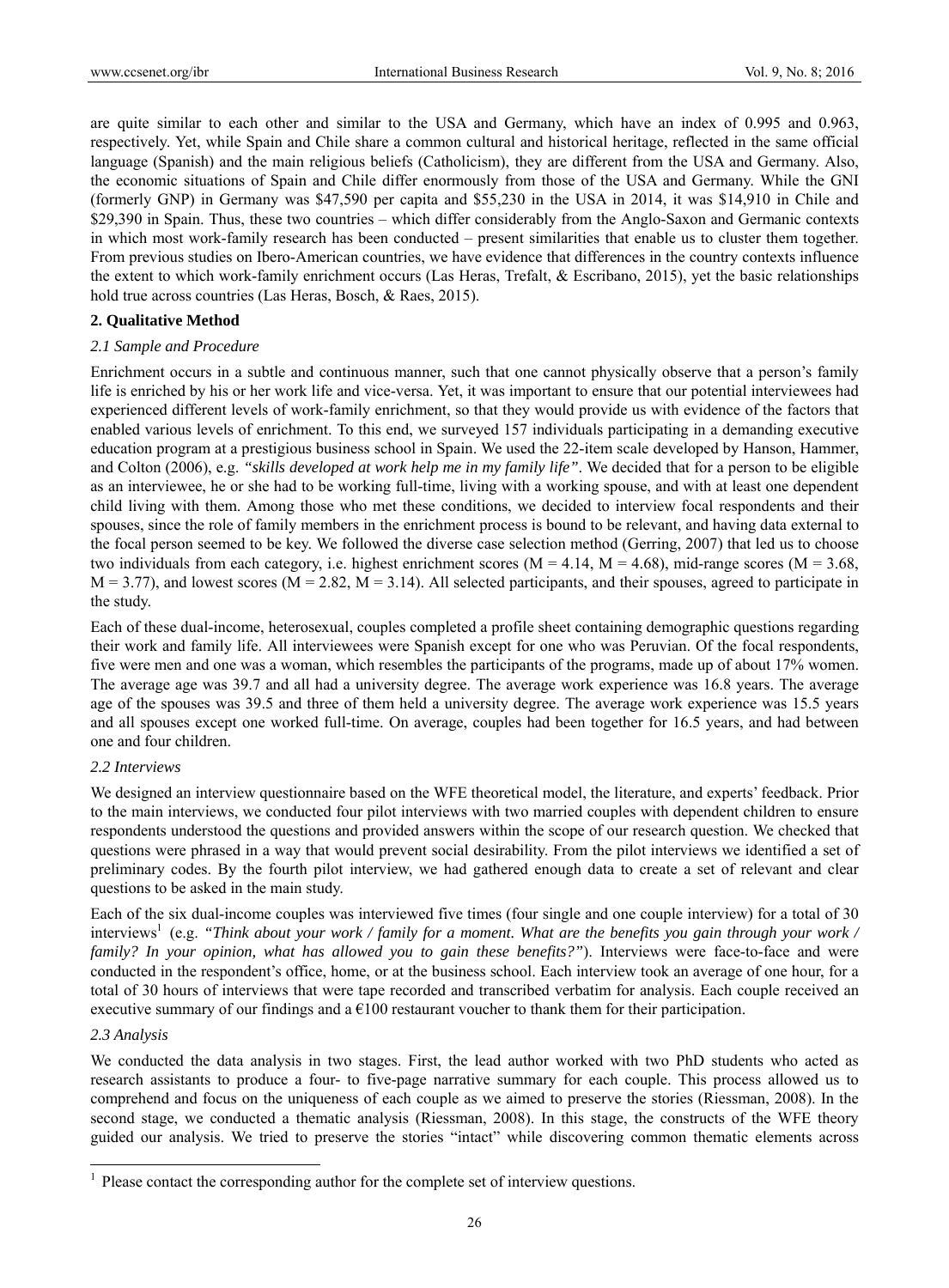interviews (sequence, time, and place). We cycled back and forth between data and theory as we compared emerging themes from the data to existing theory within and across interviews. We used Atlas.ti version 5.2 to manage our data.

More specifically, in the second stage of the analysis, the lead author and another PhD student, acting as a research assistant, independently conducted a line-by-line codification of the data of one couple. Together we generated 190 first-level codes, which were then reduced into more abstract second-level codes (48 of them) and subsequently grouped into categories and subcategories (Miles & Huberman, 1994). This was compiled in a codebook with common themes and their descriptions, which were discussed and established between the two independent coders. Differences that emerged between the two coders were discussed with the participation of the second author until an agreement was reached. We coded the rest of the interviews based on the codebook, and during that stage we generated about 100 new first-level codes that we integrated into the codebook. It was evident that some themes were more salient than others because they appeared repeatedly in the data.

#### *2.4 Results*

#### 2.4.1 Factors Generating Work and Family Resources

In line with WFE theory, participants' work and family roles generated resources such as skills and perspectives, flexibility, psychological and physical resources, and social capital. In our interviews, material resources that could be transferred to the other role (family) emerged only in the work role. Most importantly, we found a resource that is only generated in the family role. We labeled it *agape love* characterized by loving (and being loved by) others unconditionally, sacrificing oneself, and in a self-giving manner. The following quote exemplifies this resource: *"Family makes you have more virtues, be less selfish, makes you love more, give more, and receive much more but you only realize it when you have them, because before having them, you don't really know what it means to have a spouse who loves you and children who love you for who you are."* (wife, C5I1)*. "The love and care you receive is key, to have that trust that you can rely on someone, in my case it's my wife"* (husband, C5I3). *"The love you have for your own child is essentially different from any other kind of love"* (husband, C3I2).

We found that organizational factors enhanced resources generated in the work role and home factors contributed to resources produced in the family role. The organizational factors that enhance resources generated in the work role are well-established constructs in the management literature. They include the nature of the job (task itself and job characteristics), hygienic factors (salary, interpersonal relations, working conditions, and work-life balance policies), and organizational structure (size and hierarchy of the company). The following quote illustrates the first two factors: *"Well, the fact that I work for a lawyer's office means that it is a complex work, but also that I get a very satisfactory salary. On the other hand, since it is complex and very technical, it makes me feel good professionally too. At the same time, the people I get to meet for work reasons are very interesting because the clients are executives and my peers are excellent lawyers too"* (wife, C1I3).

The home factors that contributed to resources generated in the family role are new to the literature. They include couple congruence, parenting experience, and share of caring responsibilities. *Couple congruence* refers to the extent spouses fit with one another in terms of life expectations, core values, personality traits, and professional profiles. Congruence not only implies being similar but also complementary as well. For instance, one of the respondents affirms: *"My wife's understanding is key, because we have complementary qualities, complementary tastes. So, I do not have to justify every single thing I want to do, or every single decision I make regarding the home or the family. We considerably agree in the important things in life"* (husband, C1I3).

*Parenting experience* consists of parenthood (being a mother or father), co-parenting (raising children with spouse), and the relationship with children. The following quote illustrates how parenting experience contributes to family resources: *"As you see them growing, how they develop, how they become their own person, in each stage of life they contribute to you with different things. When they are still small they bring you novelty, their dependency on you. They give you the pleasure of educating and teaching them. When they grow a little older, there are the games, the comments, the reflections they make and they share with you their worries and concerns. When they grow mature you can think more with them"* (wife, C2I2).

Finally, *share of caring responsibilities* refers to the extent to which childcare and household tasks are shared and managed by the couple (and external support, e.g., grandparents, nanny), and contribute to family resources as exemplified in this quote: *"We decided one thing when we both had very similar jobs. We decided to — which is also one of the reasons why I did the MBA and not her because she could have done it too — we decided to create a family and it was clear to us that we could not possibly keep up with the same pace of work, around twelve to thirteen hours per day. When we had our first daughter, we still had this situation and it was very difficult. We needed much help from the grandparents and we also realized that our daughter was not reacting well. We were sad with this situation. We decided that one of us would lower the work expectations. This was my wife. Of course, this has definitely helped my career"*(husband, C6I3).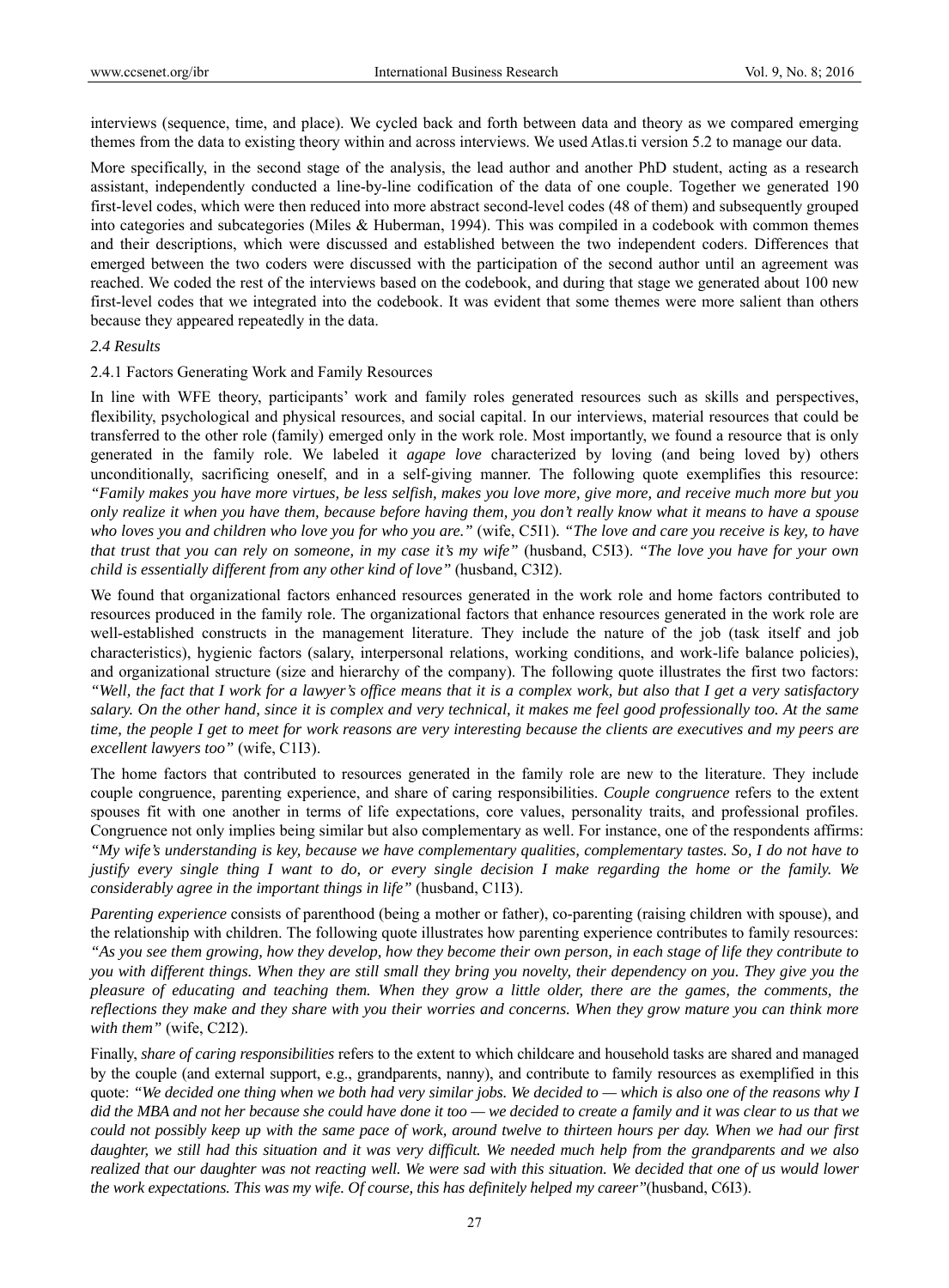## 2.4.2 Conditions for Transfer of Resources

We found that the decision to transfer resources from one role to another can be either deliberate, when individuals tap into the resources of one role when they are motivated to improve the other role, or unconscious, when individuals had had previous enrichment experiences. This is not surprising as unconscious thoughts, feelings, and behaviors are the drivers of daily life (Bargh, 2007) and represent a large part of daily behavior (Andersen, Moskowitz, Blair, & Nosek, 2007). Thus, in our qualitative study we identified motivation and previous enrichment experience as conditions for transfer of resources.

*Motivation* is a set of psychological processes that directs, energizes, and sustains action (Ryan & Deci, 2000). When the driving force behind an action is based on concern for others (prosocial motivation; Grant, 2007), it tends to facilitate work-to-family enrichment. When the motivation is an individual's interest or enjoyment (intrinsic motivation; Ryan & Deci, 2000), it tends to facilitate family-to-work enrichment. An example of prosocial motivation is when individuals apply what they learn from work to better educate their children, to manage their home more effectively, or to maintain and improve the quality of life of family members. *"With new knowledge that I obtain from work, I can contribute to the children with new things. When they come to me with a problem, I can help them. The more I know, the more I can help them, and the more I can teach them"* (wife, C6I1).

An illustration of intrinsic motivation is when individuals consult their spouses in order to understand a particular topic related to their job in order to receive work-related advice or gain alternative explanations of a work situation. The following quote is from a school teacher who accepted managerial responsibilities. *"They offered me to take it and I accepted, yet I didn't have any obligation to have an additional responsibility in the institute. For me it was a matter of personal development."* The respondent sought advice from her husband regarding her new task: *"Now I am responsible for the budget of the school and I sometimes need the help of my husband since he knows this topic"* (wife, C3I1 and C3I3). In this representative case, family resources are transferred to the work domain to meet intrinsic motives, such as personal development and enjoyment.

Resources are also transferred from one domain to the other through *previous enrichment experience*. Once individuals experience the enrichment in Role B through Role A, they return to Role A seeking more of those benefits. The following quote shows how a respondent frequently consults his spouse for work-related support and advice. "*When I finish work I always need someone with whom to unwind, someone who knows me and tries to understand where I come from. For me this is crucial. It helps me to keep balance. So, we talk a lot, she understands me very well, sometimes she offers me solutions and other times she offers me suggestions. I like having her opinion"* (husband, C6I1).

The exploratory essence of the qualitative study highlighted the organizational and home factors essential to generate work-family resources. It also showed how they transfer from one domain to the other. In the second stage of our research, we quantitatively test the findings of our research that are new to the literature. In particular, we focus on agape love because it is a newly-identified resource specific to the family domain, and posit that love for the spouse and love from children will positively relate to family-to-work enrichment.

## **3. Quantitative Method**

To develop our hypothesis, we draw from the broaden-and-build theory (Fredickson, 2001) which postulates that positive emotions (e.g. joy, love) broaden peoples' momentary thought–action repertoires. Furthermore, people who experience compassionate love (i.e. feelings, cognitions, and behaviors that are focused on caring, concern and tenderness towards others) engage in supportive behaviors because of enhanced sensitivity to the other person's distress (Collins et al., 2014). Thus, based on the broaden-and-build theory and on our findings in the qualitative stage, we hypothesize that the higher the focal person's perception of loving and being loved by the spouse and children, the more their family experiences will enrich their work life. We also propose that this relationship will be stronger when people are intrinsically motivated to do their work. We hypothesize based on our qualitative findings, that the more people find work rewarding in and of itself, the more they will be willing to bring resources acquired from the family domain to the workplace, to make their work even more satisfying. We also hypothesize that previous enrichment experience leads to increased enrichment, since it activates unconscious mechanisms that lead individuals to seek work resources in their family role.

## *3.1 Sample and Procedure*

The second and third authors of this project were responsible for collecting quantitative data to test our hypothesized relationships. The third author contacted a Chilean company offering a final report as an incentive to participate in the study. All information given to the company was at the aggregate level. Questionnaires were administered in Spanish. The scale items from the questionnaire were translated from its original English version to Spanish using back translation (Brislin, 1986). The responses were collected either in paper or electronic format which had an identical layout. In total,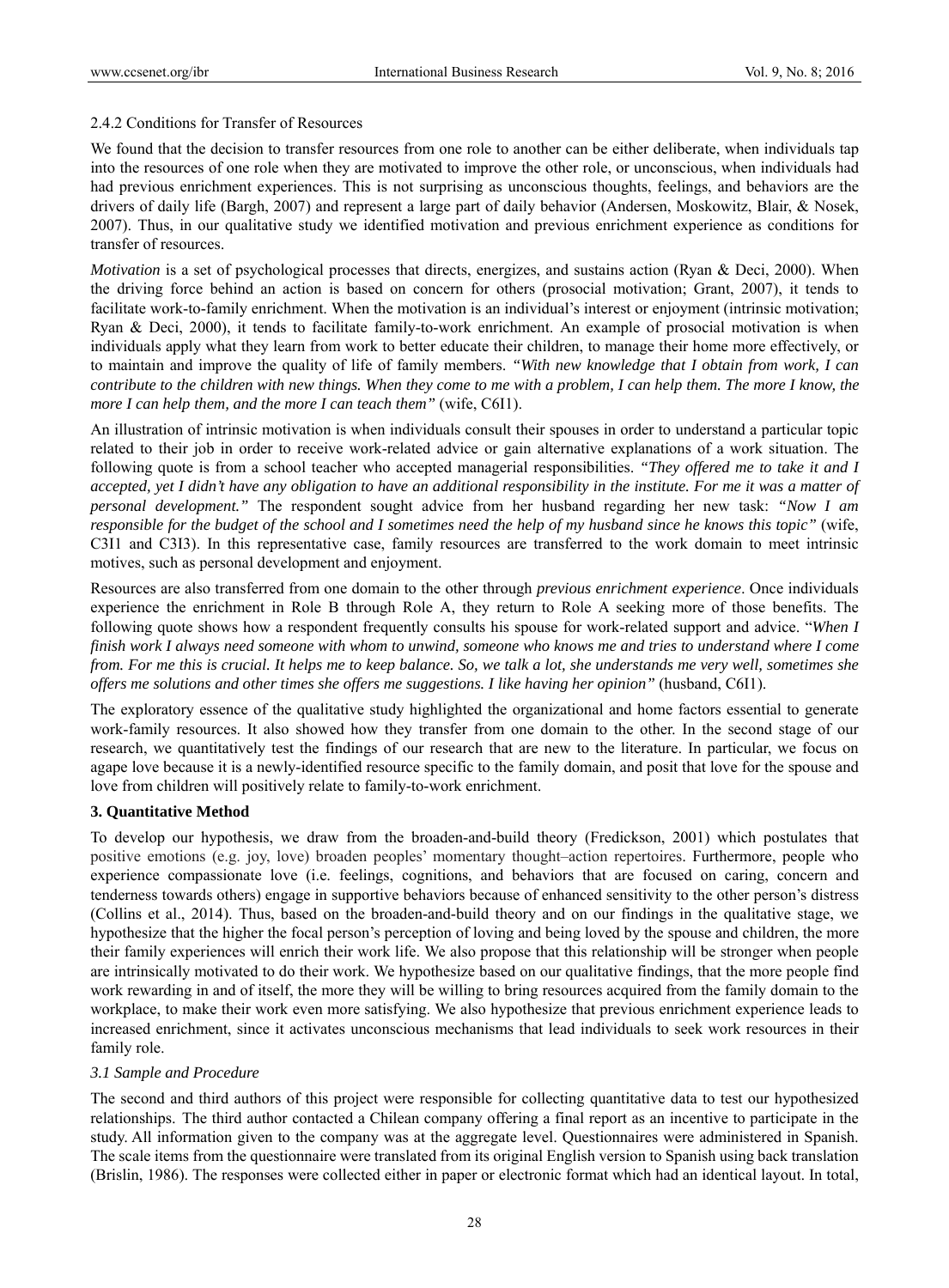605 employees were contacted that yielded 302 responses (49.9 percent response rate). The final sample included 96 percent male and the average age was 48 years (SD = 9.28). The average tenure was 7.7 years (SD = 6.3). The majority of respondents had children (71 percent) and were in a romantic relationship (77.5 percent).

## *3.2 Measures*

## 3.2.1 Family-to-work Enrichment (FWE)

To measure FWE, we used Stanko's (2011) four-item measure. Consistent with our conceptualization – and unlike other measures of enrichment (e.g., Carlson, Kacmar, Wayne, & Grzywacz, 2006) – this four-item scale measures an experience that may improve performance in the receiving role but does not necessarily do so. An example is, *"Fulfilling my work responsibilities has enriched the interpersonal skills I need to succeed at home"* and are rated on a seven-point scale (1=totally disagree to 7=totally agree). The four items were averaged to create a scale score ( $\alpha$ =0.94).

## 3.2.2 Love from Spouse (LFS)

To measure LFS, we adapted four items from the short form of the love attitudes scale developed by Hendrick, Hendrick, and Dicke (1998). Sample items include, *"My partner is usually willing to sacrifice his / her own wishes to let me achieve mine"*, and *"My partner would endure all things for my sake"*. Each item consists of a seven-point scale (1=totally disagree to 7=totally agree). The four items were averaged to create a scale score ( $\alpha$ =0.90).

## 3.2.3 Love for Children (LFC)

To measure LFC, we adapted three items from the short form of the love attitudes scale developed by Hendrick et al. (1998). Sample items include, *"I would rather suffer myself than let my child / children suffer"*, and *"I cannot be happy unless I place my child's / children's happiness before my own"*. Each item consists of a seven-point scale (1=totally disagree to 7=totally agree). The three items were averaged to create a scale score ( $\alpha$ =0.76).

## 3.2.4 Past Experience of Enrichment (PEE)

To measure PEE, we use two questions developed for this study: *"I can think of instances when experiences at home helped me to be more effective in my job"* and *"I remember situations when the advice I've received at home has helped me to be more effective in my job"*. Each item consists of a seven-point scale (1=totally disagree to 7=totally agree). The two items were averaged to create a scale score ( $\alpha$ =0.85).

## 3.2.5 Intrinsic Motivation (IM)

To measure IM, we used a four-item scale developed by Grant (2008). The person is asked *"Why are you motivated to do your work?"* Sample items include *"Because I enjoy the work itself",* and *"Because I learn/develop competencies".* Each item consists of a seven-point scale (1=totally disagree to 7=totally agree). The four items were averaged to create a scale score  $(\alpha=0.90)$ .

## 3.2.6 Control Variables

Single items were used to measure employees' children (no=0, yes1), relationship status (not in a relationship=0, in a relationship=1), age, gender (male=0, female=1), tenure, the number of hours spent with children during a normal working day and if the employee's parents or parents-in-law live at their house (yes=1, no=0).

## *3.3 Analysis*

We tested our model in three interlinked steps. First, we tested the direct relationship between love from spouse (LFS) and family-to-work enrichment (FWE), and love for children (LFC) and family-to-work enrichment (FWE) through a regression. Once we established these relationships, we tested the moderating effect of past enrichment experience (PEE) and intrinsic motivation (IM) over the relationship between LFS and FWE, and LFC and FWE. We tested the two moderating effects through a regression. Finally, we tested the two models together. We used STATA 13 (Rabe-Hesketh & Skrondal, 2008) software packages for data analysis.

## *3.4 Quantitative Results*

The descriptive statistics of our main variables are in Table 1. All Cronbach alphas are above the acceptable level for the number of items (Cortina, 1993).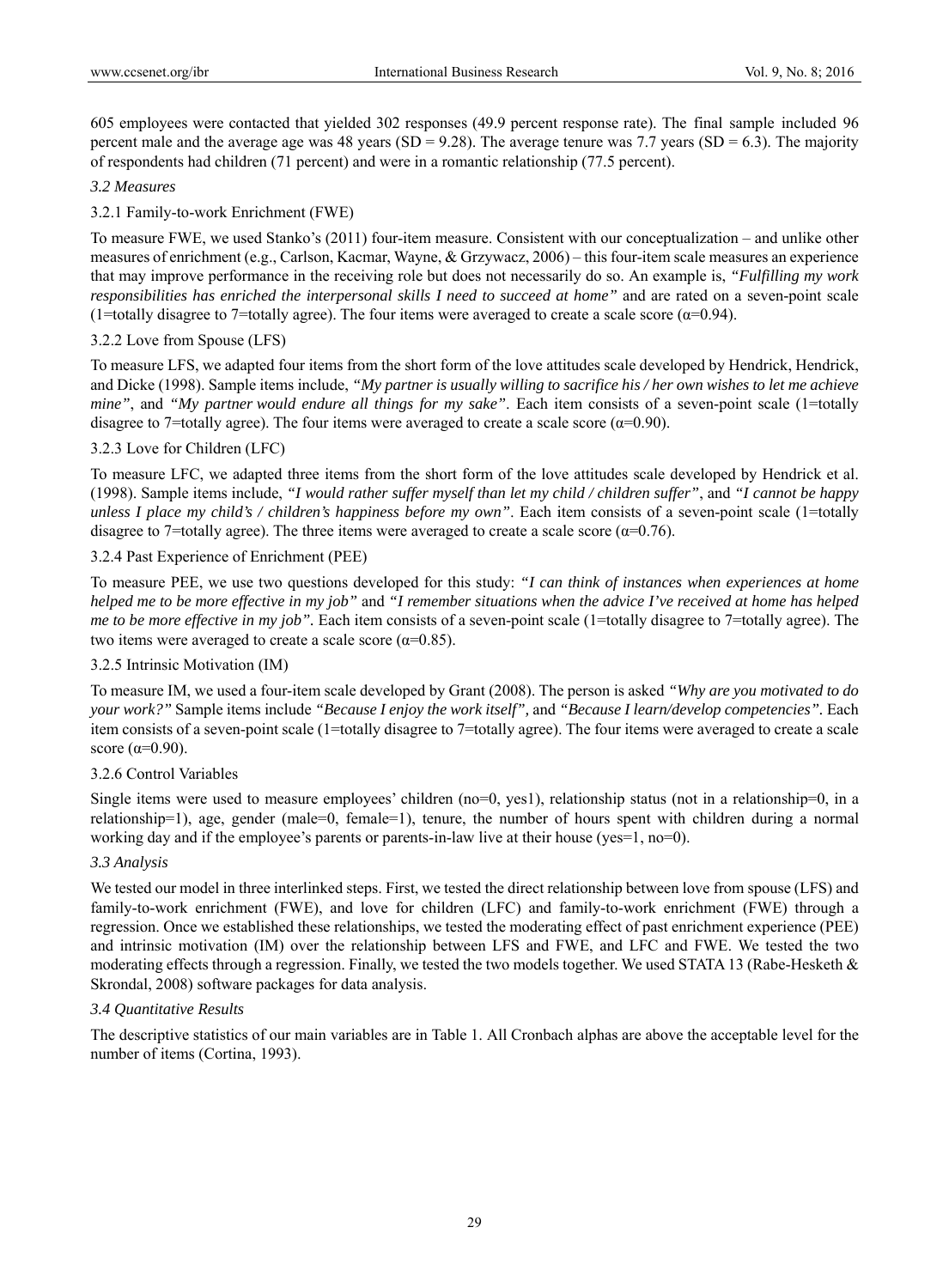|              | <b>Variable</b>         |      | Mean Alpha | 1                           | 2       | 3       | 4                | 5       | 10                | 11      | 12            | 13      | 14      | 15      |
|--------------|-------------------------|------|------------|-----------------------------|---------|---------|------------------|---------|-------------------|---------|---------------|---------|---------|---------|
| $\mathbf{1}$ | <b>FWE</b>              | 5.67 | 0.94       | 1.00                        |         |         |                  |         |                   |         |               |         |         |         |
|              | 2 LFS                   | 4.59 | 0.9        | $0.13**$ 1.00               |         |         |                  |         |                   |         |               |         |         |         |
|              | 3 LFC                   | 6.22 |            | $0.76$ $0.18***0.31***1.00$ |         |         |                  |         |                   |         |               |         |         |         |
|              | 4 PEE                   | 5.83 | 0.85       | $0.57***0.12**0.18***1.00$  |         |         |                  |         |                   |         |               |         |         |         |
|              | 5 IM                    | 5.83 | 0.9        | $0.60***0.07$               |         | $0.11*$ | $0.38***1.00$    |         |                   |         |               |         |         |         |
|              | $10 \text{ Age}$        | 37.5 |            | $-0.08$                     | $-0.06$ | 0.06    | $-0.10$          | $-0.07$ | 1.00              |         |               |         |         |         |
|              | 11 Gender               | 1.04 |            | 0.02                        | $-0.04$ | $-0.1$  | 0.07             | 0.02    | $0.18**$          | 1.00    |               |         |         |         |
|              | 12 Elder in the house   | 0.68 |            | 0.00                        | 0.00    | $-0.02$ | $-0.06$          | $-0.04$ | 0.11              | $-0.01$ | 1.00          |         |         |         |
|              | 13 Tenure               | 7.8  |            | 0.03                        | 0.03    | 0.14    | 0.08             | 0.05    | $-0.02$           | $-0.06$ | $-0.30**1.00$ |         |         |         |
|              | 14 Children             | 0.71 |            | 0.07                        | 0.01    | 0.08    | $0.11**$         | 0.05    | $-0.38**$ $-0.09$ |         | $-0.06$       | $-0.02$ | 1.00    |         |
|              | 15 Relationship         | 0.77 |            | 0.04                        | 0.03    | 0.02    | 0.00             | 0.02    | $-0.19**0.10$     |         | 0.00          | 0.03    | $0.10*$ | 1.00    |
|              | 16 Number of hours 2.96 |      |            | 0.08                        | $-0.01$ | $-0.01$ | $0.14**$ $0.12*$ |         | 0.02              | 0.13    | $-0.17$       | $0.19*$ | 0.09    | $-0.05$ |
|              | $*_{n}$ \ 0 1           |      |            |                             |         |         |                  |         |                   |         |               |         |         |         |

Table 1. Descriptive Statistics and Correlations

`p>0.1

\*\*p>0.05

\*\*\*p>0.01

We multiply love from spouse (LFS) with "relationship" in order to include only respondents who report being in a relationship. Also, we multiply love for children (LFC) by "children" in order to include only people with children, this multiplication generated 265 responses. We tested the direct relationship between LFS and family-to-work enrichment (FWE), and between LFC and family-to-work enrichment (FWE). Our exploratory analysis showed that there is a positive relationship between LFS and FWE (B=0.09, SE=0.04, p<0.05), and also between LFC and FWE (B=0.16, SE=0.05,  $p<0.001$ ).

Then, we tested the moderating effect of intrinsic motivation (IM) and past enrichment experience (PEE) on the relationship between LFS and FWE, and between LFC and FWE. To check these relationships we tested the direct effect and we also built interaction terms (Aiken & West, 1991). Results for the first model (a) show a positive relationship between LFS and FWE (B=0.43, SE=0.23, p<0.1), also a positive effect of IM (B=0.59, SE 0.18, p<0.01), but no moderating effect of IM (on the relationship between LFS and FWE. Also, results show a positive effect of PEE (B=0.41, SE=0.16,  $p<0.01$ ) and no moderating effect of PEE on the relationship between LFS and FWE. The fit tests are satisfactory for this model F  $(11.50) = 254.86$ , p<0.001.



Figure 1. Model (a)

The results for our second model (b) show a positive relationship between LFC and FWE (B=0.45, SE=0.26, p<0.1), also a positive effect of IM (B=0.80, SE=0.26, p<0.01) and a moderating effect of IM on the relationship between LFC and FWE (B=-0.08, SE=0.04, p<0.05). Also, model (b) results show a positive direct effect of PEE (B=0.42, SE=0.18, p<0.1) and moderating effect of PEE on the relationship between LFC and FWE (see Figures 1, 2, and 3). The control variable, i.e. the number of hours the employee usually spends with his or her children during a normal working day, has a small and negative effect on FWE; all other control variables are not significant. The fit test are satisfactory for this model F  $(12,51) = 244.27$ , p < 0.001.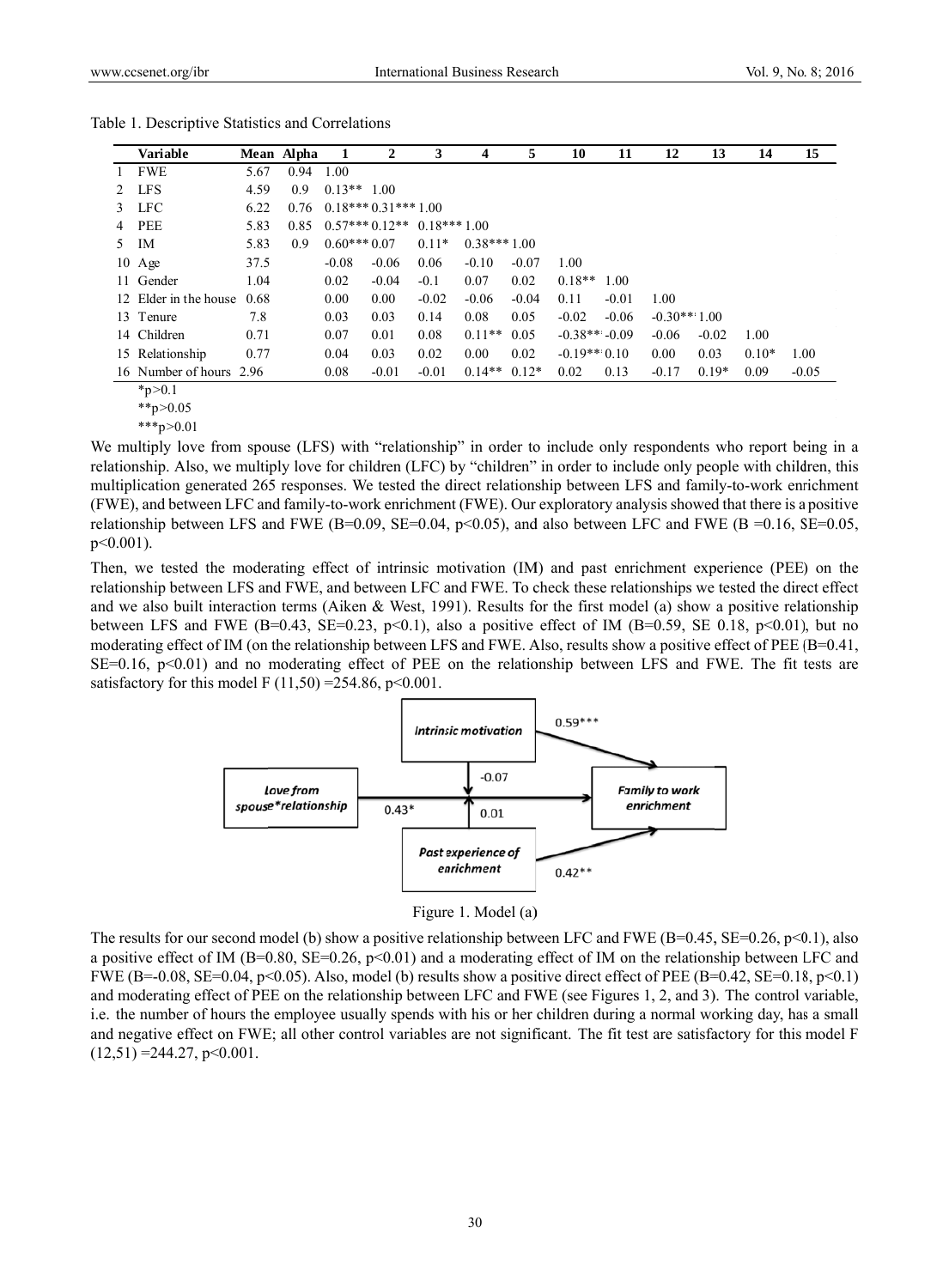

Figure 2. Model (b)

Finally, we included all variables of both models. Results in Table 2 show that there is a significant effect of LFS on FWE  $(B=0.51, SE=0.23, p<0.05)$  and that there is also a significant effect of LFC on FWE  $(B=0.48, SE=0.25, p<0.1)$ . Results also show a positive effect of IM (B=1.28, SE=0.32, p<0.01) and a moderating effect of IM on the relationship between LFS and FWE (B=-0.10, SE=0.06, p<0.05), and a moderating effect of IM on the relationship between LFC and FWE (B=-.11, SE=0.04, p<0.1). Finally, results in table 2 show no direct or moderating effect of PEE. The control variable, i.e. the number of hours the employee usually spends with his or her children during a normal working day, has a small and negative effect on FWE, all other control variables are not significant. The fit test are satisfactory for this model F (15.46)  $=200.40, p<0.001$ .



On the one hand, our results show that IM has a strong effect over WFE, stronger than LFS and LFC. When we compare our three models, results show that changes in IM have the highest impact over WFE. On the other hand, our results show that PEE has an effect over WFE only when we examine the effect of LFS and LFC over WFE separately; when we examine the effect of LFS and LFC over WFE together IM becomes the strongest variable and PEE is no longer significant.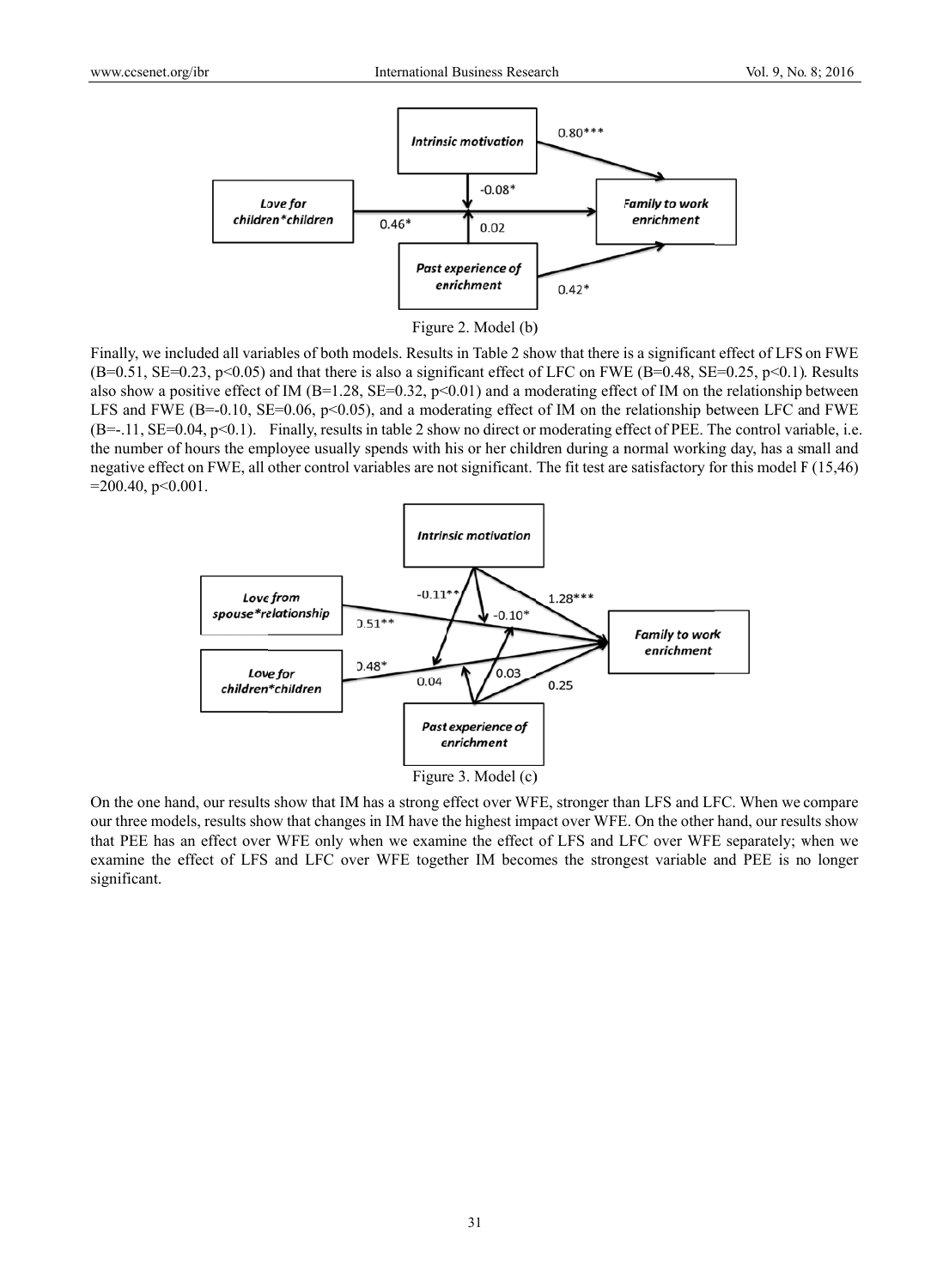#### Table 2. Path Coefficients for Relationships in Research Model

| Model (a)                     |              |                        |         |
|-------------------------------|--------------|------------------------|---------|
| Family to Work Enrichment     | B            | $\overline{\text{SE}}$ | t       |
| Love from Spouse              | $0.09**$     | 0.04                   | 2.13    |
| Love from Spouse              | $0.43*$      | 0.23                   | 1.83    |
| <b>Intrinsic Motivation</b>   | $0.59***$    | 0.19                   | 3.17    |
| Past Experience of Enrichment | $0.42**$     | 0.16                   | 2.64    |
| LFS*IM                        | $-0.07$      | 0.060                  | $-1.28$ |
| LFS*PEE                       | 0.015        | 0.040                  | 0.33    |
| Age                           | 0.01         | 0.010                  | 1.00    |
| Gender                        | $-0.46$      | 0.890                  | $-0.51$ |
| Elder in the house            | $-0.21$      | 0.240                  | $-0.87$ |
| Tenure                        | $-0.01$      | 0.010                  | $-0.99$ |
| Relationship                  | $-.12$       | 0.440                  | $-0.28$ |
| Hours with the children       | $-0.72$      | 0.050                  | $-1.37$ |
| Model (b)                     |              |                        |         |
| Family to Work Enrichment     | B            | SE                     | t       |
| Love for Children             | $0.16***$    | 0.05                   | 3.14    |
| Love for Children             | $0.46*$      | 0.26                   | 1.76    |
| <b>Intrinsic Motivation</b>   | $0.80**$     | 0.26                   | 3.07    |
| Past Experience of Enrichment | 0.42         | 0.18                   | 2.29    |
| LFC*IM                        | $-0.08*$     | 0.04                   | $-1.83$ |
| LFC*PEE                       | 0.02         | 0.03                   | 0.59    |
| Age                           | 0.01         | 0.01                   | 0.98    |
| Gender                        | $-0.32$      | 0.65                   | $-0.49$ |
| Elder in the house            | $-0.15$      | 0.24                   | $-0.65$ |
| Tenure                        | $-0.01$      | 0.01                   | $-1.14$ |
| Relationship                  | 0.27         | 0.27                   | 0.99    |
| Children                      | 2.48         | 1.56                   | 1.6     |
| Hours with the children       | $-0.09$      | 0.05                   | $-1.76$ |
| Model (c)                     |              |                        |         |
| Family to Work Enrichment     | $\, {\bf B}$ | <b>SE</b>              | t       |
| Love from Spouse              | $0.51**$     | 0.230                  | 2.18    |
| Love for Children             | $0.48*$      | 0.25                   | 1.87    |
| Intrinsic Motivation          | 1.28         | 0.320                  | 3.97    |
| Past Experience of Enrichment | 0.25         | 0.220                  | 1.14    |
| LFC*IM                        | $-0.11**$    | 0.040                  | $-2.53$ |
| LFC*PEE                       | 0.04         | 0.030                  | 1.23    |
| LFS*IM                        | $-0.10$      | 0.060                  | $-1.83$ |
| LFS*PEE                       | 0.03         | 0.040                  | 0.78    |
| Age                           | 0.01         | 0.010                  | 1.32    |
| Gender                        | $-0.26$      | 0.890                  | $-0.29$ |
| Elder in the house            | $-0.25$      | 0.240                  | $-1.02$ |
| Tenure                        | $-0.02$      | 0.010                  | $-1.57$ |
| Relationship                  | $-0.35$      | 0.44                   | $-0.80$ |
| Children                      | $3.05*$      | 1.55                   | 1.96    |
| Hours with the children       | $-0.09$      | 0.05                   | $-1.69$ |
|                               |              |                        |         |

 $*_{p<0.01}$ ,  $*_{p<0.05}$ ,  $*_{p<0.01}$ 

#### **4. General Discussion**

The aim of the present study was to examine the conditions under which enrichment happens. To achieve this goal we pursued our research in an Ibero-American environment. First, we conducted an exploratory study that consisted of 30 interviews with six dual-income couples with children in Spain. From the findings, we developed a model that was tested on 302 employees of an organization located in Chile.

Our study revealed a resource exclusive to the family domain: agape love, which predicts family-to-work enrichment as supported by our quantitative study. Agape love is distinct from psychological and physical resources (e.g., having self-esteem because spouse values him/her) and social capital resources (e.g., information benefits acquired by consulting his/her spouse). Moreover, love – as presented in this study – is beyond affect. Individuals might establish affective bonds resulting in friendship or professional relations with high-quality connections (Dutton & Heaphy, 2003). However, marital love entails exclusivity and a long-term perspective. Both marital and children's love entails thinking about the other first, and the desire to sacrifice oneself for the other. While agape love has an affective dimension, affect is not equivalent to it, as love also entails a cognitive dimension, i.e. the rational decision to love (Argandoña, 2011). Interestingly, we found that love from the spouse predicts family-to-work enrichment to a greater extent than love for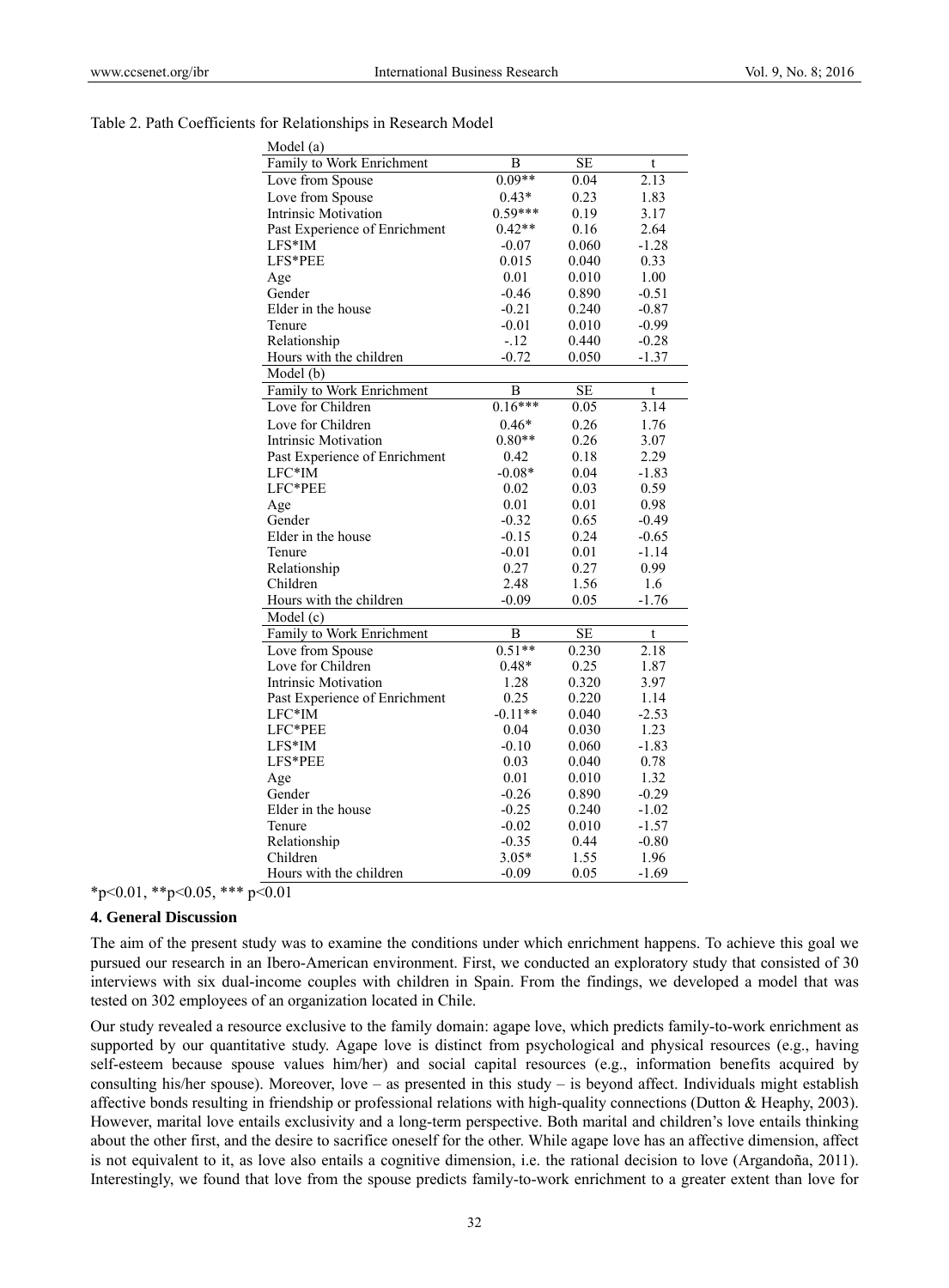children. An explanation of this might be that spouses (more than children vis-à-vis their parents) who love their partners are mature enough to understand and empathize with (and take action if necessary) their partner's needs, thoughts, feelings and behaviors. Future research should examine more closely the effects of this critical dimension of family relationships on enrichment, which might also help explain why most studies find that family-to-work enrichment is substantially stronger than work-to-family enrichment (Greenhaus & Powell, 2006). Focusing on family and improving our knowledge of how family affects work is crucial for a field of research that claims to study work and family, yet predominantly focuses on work.

In addition, our paper demonstrates that factors that generate resources obtained from work and family roles differ. Organizational factors include the nature of the job, hygienic factors, and organizational structure. Home factors include couple congruence, parenting experience, and share of caring responsibilities. A main difference between the factors in these two domains is that home factors are inherently relational. This does not mean that a person can neglect the relational aspect at work. However, interpersonal relations are but one of the organizational categories of factors contributing to work resources, while, at home, the relationships with spouse, children and potentially other family members these relations account for the entirety of the family domain. Hence, relations with family members might be of critical importance because there are no "substitutes" as in the case of work. Future research should seek to understand the extent to which various relationships, with children, parents, and extended family, specifically contribute to enrichment. Also, although this research focused on family members, societal roles are also of importance and should be further studied.

Finally, our qualitative study shows that resources are transferred deliberately by those who are motivated intrinsically by their jobs. However, even if there is a lack of intention to transfer resources enrichment can still happen, via unconscious processes or else under the condition that there has been previous enrichment experience. Our quantitative study partially supported these findings. We find a negative moderating effect of intrinsic motivation on love for children and family-to-work enrichment. We also find a negative moderating effect of intrinsic motivation on love from spouse and family-to-work enrichment. That is, when individuals are highly energized by intrinsic motives, love in the family is less relevant in making a difference at the workplace. Yet, there is a strong direct relationship between intrinsic motivation and family-to-work enrichment. In other words, to intrinsically-motivated individuals, love for children and from the spouse might somehow deter them from spending a disproportionate amount of resources in work endeavors. Since respondents in our sample were only able to refer to conscious processes, this might mean that love from spouse and for children might lead to higher conscious enrichment yet to lower overall enrichment. Thus, future research should contribute to a better understanding of unconscious vs. conscious mechanisms.

Regarding past enrichment experience, we did not find any moderating effect of it on love from spouse and family-to-work enrichment nor did we find a moderating effect of experience on love for children and family-to-work enrichment. In order to enrich their work life, individuals do not necessarily rely on past experiences. Rather, the extent to which they experience love at home is a more important factor. Again, future research might need to differentiate better between conscious vs. unconscious paths of enrichment.

## *4.1 Implications for Practice*

Managers who seek to enable employees to improve their skills should realize that resources can be transferred from the home to the workplace. Thus, encouraging employees to spend quality time with family and enabling them to take advantage of family support policies might not only help individuals to manage work and family demands better but also experience love to a greater extent, which will lead to greater family-to-work enrichment. Thus, it turns out that love is good for business.

Organizations interested in promoting work-family balance should include in their family-friendly policies training on WFE and the importance of the proactivity of individuals in this process. In particular, organizations should offer training to their managers so they understand the extent to which employees' family life and resources can enhance their work resources. One of the key reasons formal policies are not used in companies tends to be managerial reluctance to let employees use them. The more managers understand and value the importance of their employees' home life for work, the more they will foster their ability to experience enrichment.

## *4.2 Limitations of Current Study*

As with any research, this study is not without limitations. First, the sample size of the qualitative study was modest. However, the cases included in the sample were carefully selected through a demanding process to ensure the quality of data. Then, the interviewees were intensively interviewed, both individually and together with their spouses who were interviewed separately as well. Thus, the authors made an explicit trade-off and opted to conduct in-depth analyses of fewer, but carefully selected, cases.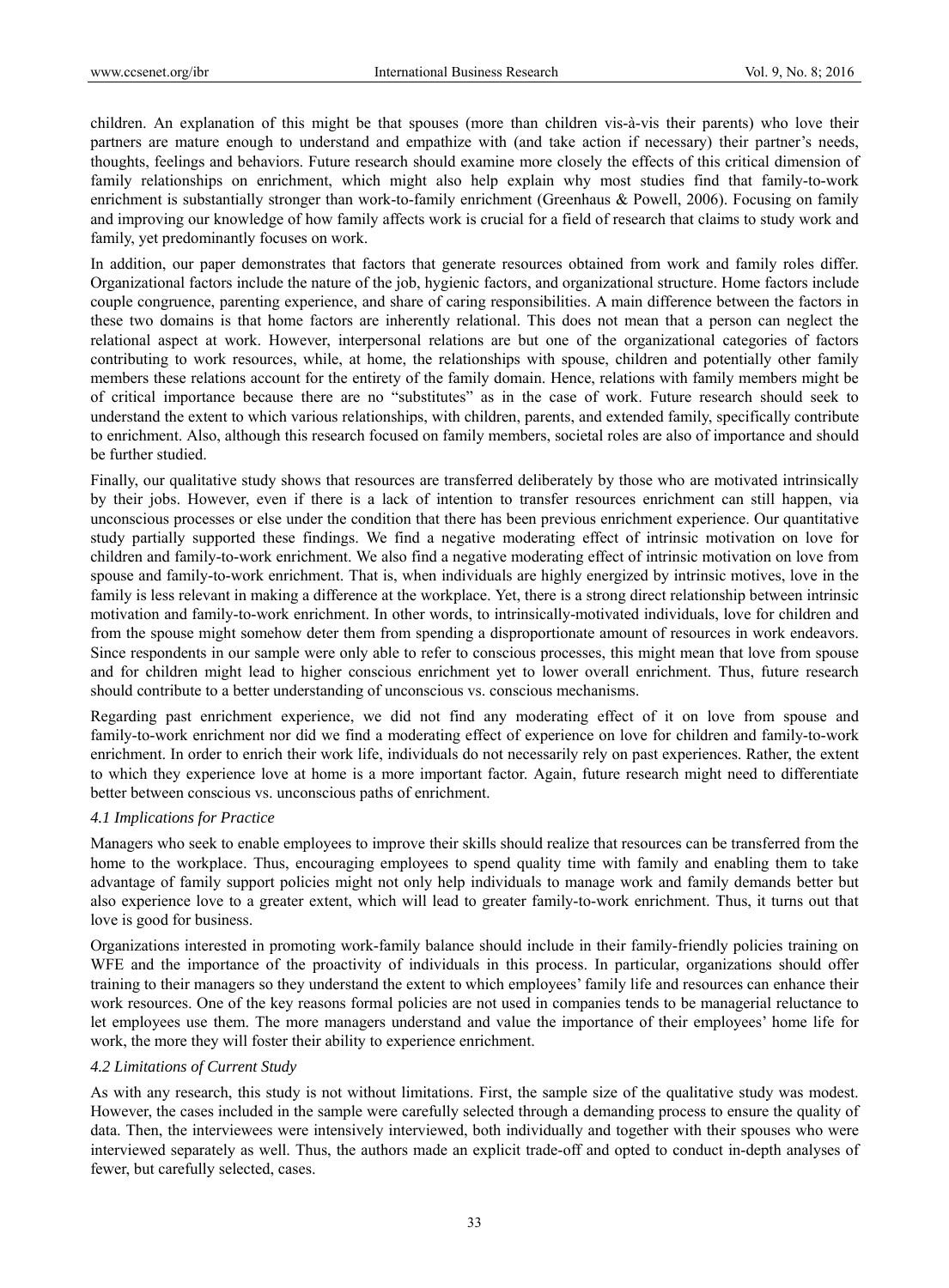Another limitation affecting the study's results was our qualitative sample profile, which consisted of highly-educated people with relatively well-paid jobs. As we were interested in dual-income couples, we selected participants with extremely demanding work and family situations. Thus, the findings of our study might not reflect enrichment processes in households with different conditions such as being a single parent or other samples, e.g., lower education level, blue-collar jobs, etc. This calls for more research with other samples before moving to a quantitative stage. Moreover, the nature of our quantitative sample might also be considered a source of limitations as all data is self-reported. Future research should include responses from employees, their spouses, and/or other family members.

#### **References**

- Aiken, L. S., & West, S. G. (1991). *Multiple regression: Testing and interpreting interactions*. Thousand Oaks, CA: Sage. http://dx.doi.org/10.1177/109821409301400208
- Andersen, S. M., Moskowitz, G. B., Blair, I. V., & Nosek, B. A. (2007). Automatic thought. In A. W. Kruglanski, & E. T. Higgins (Eds.)*, Social psychology: Handbook of basic principles* (pp. 138-175). New York, NY: Guilford Press.
- Argandoña, A. (2011). Beyond contracts: Love in firms. *Journal of Business Ethics*, *99*, 77-85. http://dx.doi.org/10.1007/s10551-011-0750-z
- Baral, R., & Bhargava, S. (2011). Examining the moderating influence of gender on the relationships between work-family antecedents and work-family enrichment. *Gender in Management: An International Journal, 26*(2), 122-147. http://dx.doi.org/10.1108/17542411111116545
- Bargh, J. A. (2007). *Social psychology and the unconscious: The automaticity of higher mental processes*. New York, NY: Psychology Press.
- Brislin, R. W. (1986). *The wording and translation of research instruments*. Beverly Hills, CA: Sage.
- Brummelhuis, L. L., Hoeven, C. L., Jong, M. D. T., & Peper, B. (2013). Exploring the linkage between the home domain and absence from work: Health, motivation, or both? *Journal of Organizational Behavior, 34*(3), 273-290. http://dx.doi.org/10.1002/job.1789
- Carlson, D. S., Grzywacz, J. G., & Kacmar, M. K. (2010). The relationship of schedule flexibility and outcomes via the work-family interface. *Journal of Managerial Psychology*, *25*(4), 330-355. http://dx.doi.org/10.1108/02683941011035278
- Carlson, D. S., Kacmar, M. K., Wayne, J. H., & Grzywacz, J. G. (2006). Measuring the positive side of the work-family interface: Development and validation of a work-family enrichment scale. *Journal of Vocational Behavior*, *68*(1), 131-164. http://dx.doi.org/10.1016/j.jvb.2005.02.002
- Collins, N. L., Kane, H. S., Metz, M. A., Cleveland, C., Khan, C., Winczewski, L., Bowen, J., & Prok, T. (2014). Psychological, physiological, and behavioral responses to a partner in need: The role of compassionate love. *Journal of Social and Personal Relationships*, *31*(5), 601-629. http://dx.doi.org/10.1177/0265407514529069
- Cortina, J. M. (1993). What is coefficient alpha? An examination of theory and applications. *Journal of Applied Psychology*, *78*(1), 98-104. http://dx.doi.org/10.1037/0021-9010.78.1.98
- Creswell, J. W. (2003). *Research design: Qualitative, quantitative, and mixed-methods approaches*. Thousand Oaks, CA: Sage publications.
- Daniel, S., & Sonnentag, S. (2014). Work to non-work enrichment: The mediating roles of positive affect and positive work reflection. *Work & Stress*, *28*(1), 49-66. http://dx.doi.org/10.1080/02678373.2013.872706
- Dutton, J., & Heaphy, E. (2003). The power of high-quality connections at work. In K. Cameron, J. Dutton, & R. E. Quinn (Eds.), *Positive Organizational Scholarship* (pp. 263-278). San Francisco, CA: Berrett-Koehler Publishers.
- Eby, L. T., Casper, W. J., Lockwood, A., Bordeaux, C., & Brinley, A. (2005). Work and family research in IO/OB: Content analysis and review of the literature. *Journal of Vocational Behavior, 66*, 124-197. http://dx.doi.org/10.1016/j.jvb.2003.11.003
- Fredickson, B. L. (2001). The role of positive emotions in positive psychology: The broaden-and-build theory of positive emotions. *American Psychologist, 56*(3), 218-226. http://dx.doi.org/10.1037/0003-066x.56.3.218
- Friedman, S., & Greenhaus, J. (2000). *Work and family allies or enemies? What happens when business professionals confront life choices*. New York, NY: Oxford University Press.
- Gerring, J. (2007). *Case study research: Principles and practices*. Cambridge, MA: Cambridge University Press.
- Grant, A. M. (2007). Relational job design and the motivation to make a prosocial difference. *Academy of Management Review, 32*, 393-417. http://dx.doi.org/10.5465/amr.2007.24351328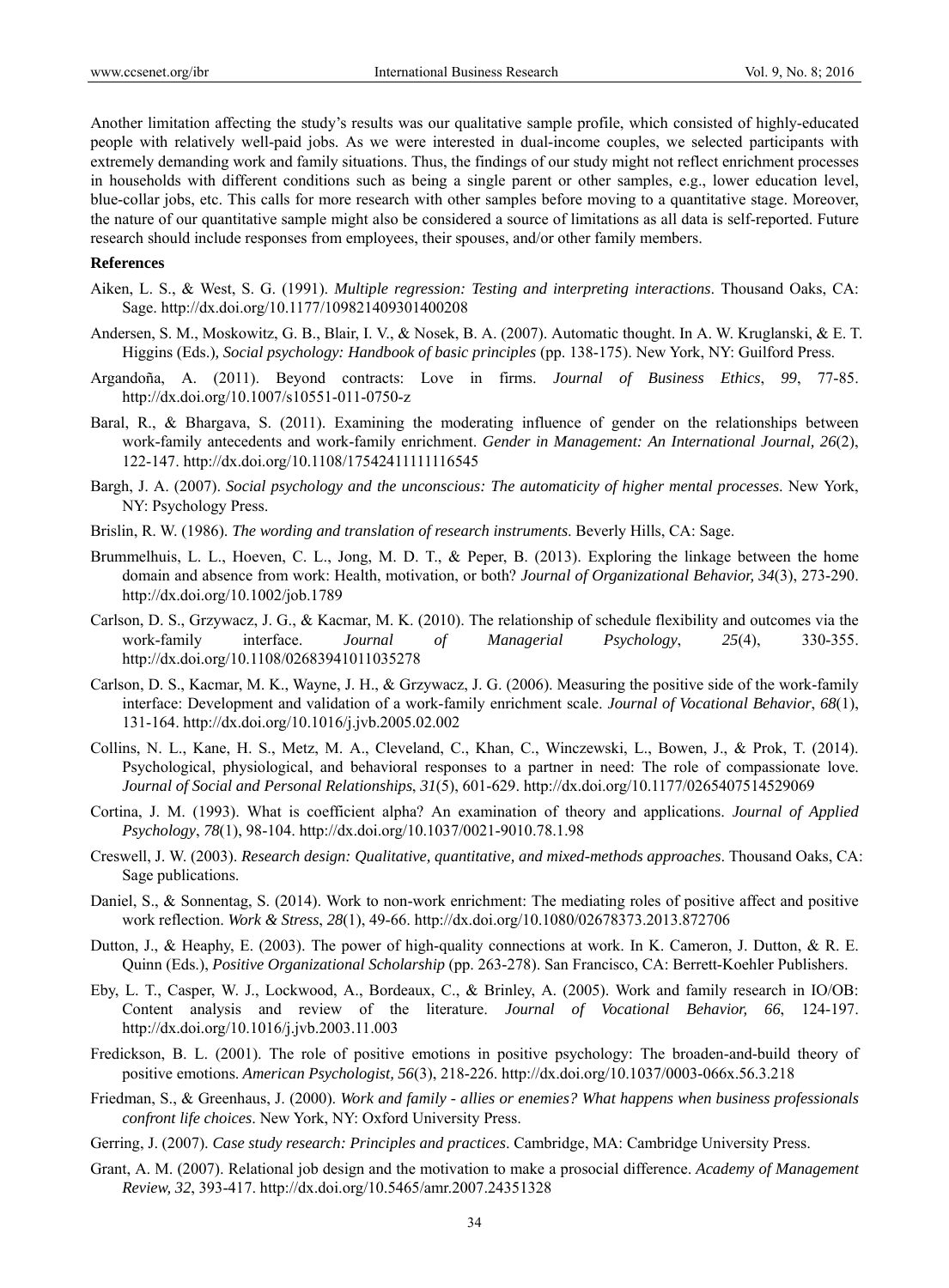- Grant, A. M. (2008). Does intrinsic motivation fuel the prosocial fire? Motivational synergy in predicting persistence, performance, and productivity. *Journal of Applied Psychology, 93*(1), 48-58. http://dx.doi.org/10.1037/0021-9010.93.1.48
- Graves, L. M., Ohlott, P. J., & Ruderman, M. N. (2007). Commitment to family roles: Effects on managers' attitudes and performance. *Journal of Applied Psychology, 92*(1), 44-56. http://dx.doi.org/10.1037/0021-9010.92.1.44
- Greenhaus, J. H., & Powell, G. N. (2006). When work and family are allies: A theory of work-family enrichment. *Academy of Management Review, 31*(1), 72-92. http://dx.doi.org/10.5465/amr.2006.19379625
- Hakanen, J. J., Peeters, M. C., & Perhoniemi, R. (2011). Enrichment processes and gain spirals at work and at home: A 3-year cross-lagged panel study. *Journal of Occupational and Organizational Psychology, 84*, 8-30. http://dx.doi.org/10.1111/j.2044-8325.2010.02014.x
- Hanson, G. C., Hammer, L. B., & Colton, C. L. (2006). Development and validation of a multidimensional scale of perceived work-family positive spillover. *Journal of Occupational Health Psychology, 11*, 249-265. http://dx.doi.org/10.1037/1076-8998.11.3.249
- Hendrick, C., Hendrick, S. S., & Dicke, A. (1998). The love attitudes scale: Short form. *Journal of Social & Personal Relationships*, *15*(2), 147-159. http://dx.doi.org/10.1037/t00409-000
- Las Heras, M., Bosch, M. J., & Raes, A. M. L. (2015). Sequential mediation among family friendly culture and outcomes. *Journal of Business Research*, *68*(11), 2366-2373. http://dx.doi.org/10.1016/j.jbusres.2015.03.042
- Las Heras, M., Trefalt, S., & Escribano, P. I. (2015). How national context moderates the impact of family-supportive supervisory behavior on job performance and turnover intentions. *Management Research: Journal of the Iberoamerican Academy of Management*, *13*(1), 55-82. http://dx.doi.org/10.1108/mrjiam-06-2014-0556
- Lu, L. (2011). A Chinese longitudinal study on work/family enrichment. *Career Development International*, *16*(4), 385-400. http://dx.doi.org/10.1108/13620431111158797
- Marks, S. R. (1977). Multiple roles and role strain: Some notes on human energy, time and commitment. *American Sociological Review, 42*, 921-936.
- McNall, L. A., Masuda, A. D., & Nicklin, J. M. (2010). Flexible work arrangements, job satisfaction, and turnover intentions: The mediating role of work-to-family enrichment. *The Journal of Psychology*, *144*(1), 61-81. http://dx.doi.org/10.1080/00223980903356073
- McNall, L. A., Nicklin, J. M., & Masuda, A. D. (2010). A meta-analytic review of the consequences associated with work-family enrichment. *Journal of Business & Psychology, 25*, 381-396. http://dx.doi.org/10.1007/s10869-009-9141-1
- McNall, L. A., Scott, L. D., & Nicklin, J. M. (2015) Do positive affectivity and boundary preferences matter for work-family enrichment? A study of human service workers. *Journal of Occupational Health Psychology*, *20*(1), 93-104. http://dx.doi.org/10.1037/a0038165
- Miles, M. B., & Huberman, A. M. (1994). *Qualitative Data Analysis*. Thousand Oaks, CA: Sage Publications.
- Poelmans, S., Spector, P. E., Cooper, C. L., Allen, T. D., O'Driscoll, M., & Sanchez, J. I. (2003). A cross-national comparative study of work/family demands and resources. *International Journal of Cross Cultural Management, 3*, 275-288. http://dx.doi.org/10.1177/1470595803003003002
- Rabe-Hesketh, S., & Skrondal, A. (2008). *Multilevel and longitudinal modeling using stata*. College Station, TX: Stata Press.
- Riessman, C. K. (2008). *Narrative methods for the human sciences*. Thousand Oaks, CA: Sage Publications.
- Rogers, S. J., & May, D. C. (2003). Spillover between marital quality and job satisfaction: Long-term patterns and differences. *Journal of Marriage and Family*, *65*(2), 483-495. http://dx.doi.org/10.1111/j.1741-3737.2003.00482.x
- Ruderman, M. N., Ohlott, P. J., Panzer, K., & King, S. N. (2002). Benefits of multiple roles for managerial women. *Academy of Management Journal*, *45*(2), 369-386. http://dx.doi.org/10.2307/3069352
- Russo, M., & Buonocore, F. (2012). The relationship between work-family enrichment and nurse turnover. *Journal of Managerial Psychology*, *27*(3), 216-236. http://dx.doi.org/10.1108/02683941211205790
- Ryan, R. M., & Deci, E. L. (2000). Intrinsic and extrinsic motivations: Classic definitions and new directions. *Contemporary Educational Psychology*, *25*, 54-67. http://dx.doi.org/10.1006/ceps.1999.1020
- Sieber, S. D. (1974). Toward a theory of role accumulation. *American Sociological Review*, *39*, 567-578.